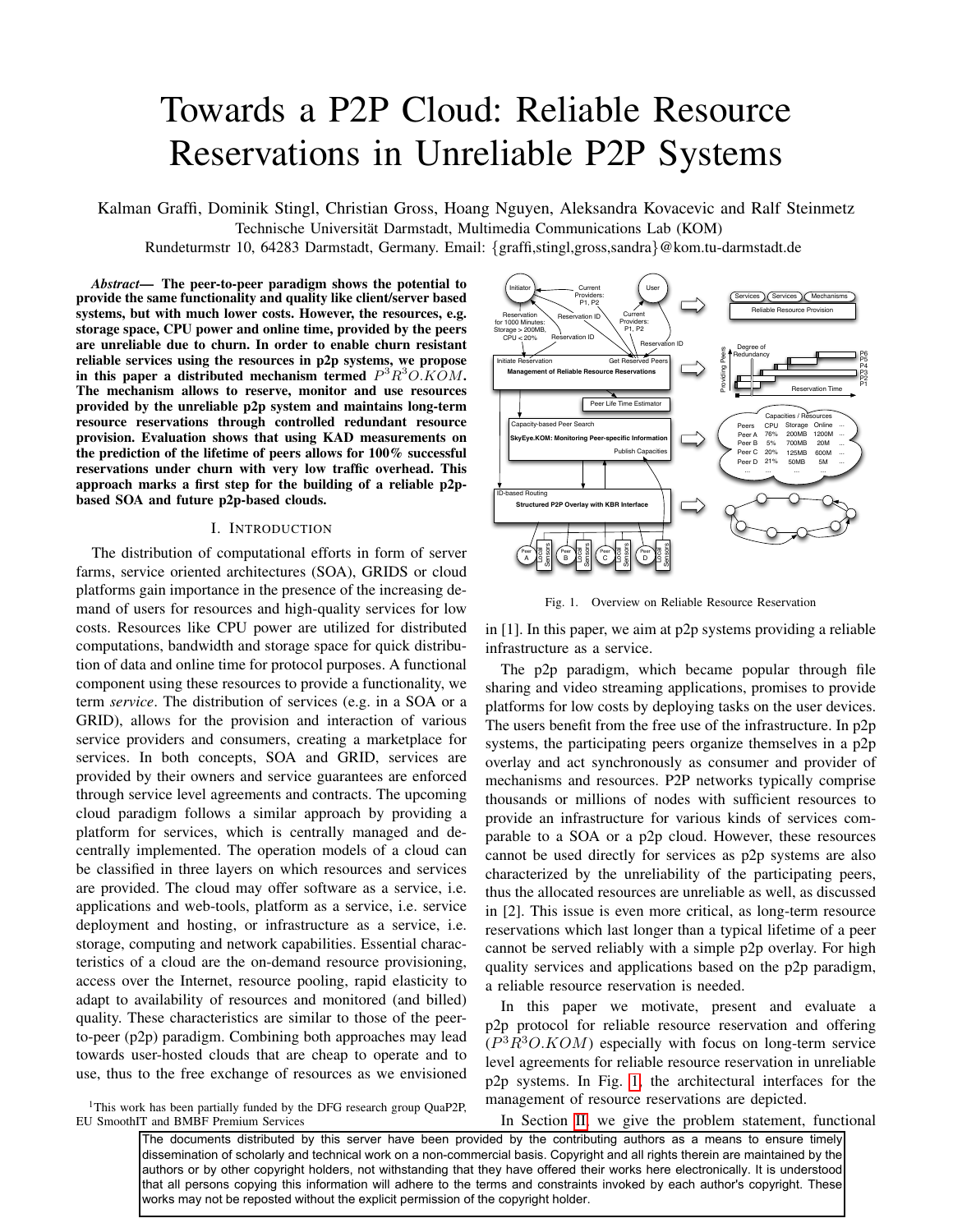requirements for a solution as well as the assumptions used in our solution. In Section [III,](#page-2-0) we present our solution  $P<sup>3</sup>R<sup>3</sup>O.KOM$  for reliable resource reservations in unreliable p2p systems and discuss its features and behavior under churn. Every resource reservation is managed by a small set of peers in the p2p overlay, which act as a self-monitoring service management group. This group picks peers providing the desired functionality using the functionality of capacity-based peer search in a quantity that the probability of all of the providing peers failing is very low. Through the redundancy of the resource allocation and the managed re-nomination of failed resource providers, the desired long-term reservation is met. The evaluation of the proposed mechanism is given in Section [IV.](#page-4-0) There we show that with reasonable redundancy and low service maintenance overhead a reservation fulfillment ratio of 100% is reached. Section [V](#page-6-0) discusses related work and in Section [VI,](#page-6-1) we summarize the approach and the results.

#### <span id="page-1-0"></span>II. PROBLEM OF RELIABLE RESOURCE RESERVATION

One main characteristic of p2p systems is the unreliability of the peers. They come online and go offline autonomously at their will. However, the applications and services on top of the unreliable infrastructure require a reliable layer on which they can operate. Reliable resource reservation allows higher layers to reserve a number of peers with desired resource capacities for a dedicated time. The reservation time is expected to be longer than the lifetime of the peers, e.g. weeks.

Let  $Cons_i$  be a constraint on the resources  $Res_i$  of the peers in terms of an upper or lower bound. A reliable resource reservation is defined by the resource specifications, reservation time and reliability:

- Resource constraints,  $Cons_i$ : The amount of resources to allocate, e.g. 500 MB storage space and an upload bandwidth of 128 KB/s.
- Reservation time,  $RsvTime$ : The time period for which the resources should be allocated, e.g. 200 days.
- Degree of Redundancy,  $RsvDR$ : A ratio of redundancy for the resource reservation which describes the probability that not all of the resource providers fail at the same time.

The goal of the mechanism for reliable resource reservation,  $P<sup>3</sup>R<sup>3</sup>O. KOM$ , is to provide the functionality to reserve and offer resources for a given time:

- $ReservationID \leftarrow initiateReservation(Cons<sub>1</sub>,$  $Cons_2,...,Cons_i, RsvTime, RsvDR$  - reserves a peer set with given capacities for a time  $RsvTime$  and a given redundancy degree  $RsvDR$
- PeerID-list  $\leftarrow$  getReservedPeers( $ReservationID$ ) returns the list of the peers providing the reserved resources at the current time

The mechanism, providing reliable resource reservations, takes care that the desired amount of capacities is constantly provided by the system during the reservation time (resource infrastructure as a service). Please note, that with a reliable resource reservation we do not require that the resources are provided by the same peers over the whole time or that the reservation initiator is online for the whole reservation time. This work marks a first step towards p2p clouds with resource reservations providing a reliable (resource) infrastructure to host services, however, further mechanisms such as usage accounting or service relocation are not incorporated. To support the relocation of services, we consider an explicit relocation time buffer while choosing new resource providing peers for the reservation. Based on the list of resource providing peers, a reliable resource reservation can be established.

In order to provide the desired functionality of reliable longterm resource reservation, we require the following mechanisms and functions. We assume a *structured p2p overlay* complying with the KBR interface [3]. This allows for IDbased routing in the overlay, a functionality which can be used to assign roles and data to given IDs in the p2p overlay. With the introduction of roles, resource reservations may be stored, managed and enforced in a deterministic and reliable manner.

One main component of the solution for reliable resource reservation is the functionality of *capacity-based peer search*. With this, a desired quantity of peers can be found in the p2p overlay with specific resource capacities. Let  $Res_i$  be a variable describing one specific resource capacity of a peer, e.g. CPU power, upload bandwidth capacity or its online time. Let  $Res(p)$  be the set of attributes a peer p offers. And let  $Cons<sub>i</sub>$  be a constraint on  $Res<sub>i</sub>$  in terms of an upper or lower bound, e.g.  $Cons_1: Res_1 < 50$ , describing for example that the CPU load should not exceed 50%. Then following function is provided by the mechanism for capacity-based peer search:

• PeerID-list  $\leftarrow$  capacity-based-peer-search $(n, \text{Cons}_1,$  $Cons_2,...,Cons_i)$  - query for *n* peers fulfilling a set of resource constraints

We assume the existence of such a mechanism and use for that our monitoring solution, SkyEye.KOM, as it was presented in [4] and [5]. It provides the desired functionality of capacitybased peer search and is applicable on any KBR compatible structured p2p overlay. Regarding the peer capacities that are monitored, we assume that the peers only offer those capacities that they are willing to share to the system and that they are actually contributing during the reservation process. Thus, variations of the offered resources over time should be considered (or filtered) by the peers themselves before they advertise them.

A *function to estimate the peer lifetime* based on its current lifetime is needed to prepare for peer failures and churn. The peer lifetime estimator is a function, that gives the probability  $P_{fail}(p, t_{on}(p), t_R)$  for a peer p with current lifetime of  $t_{on}(p)$ that the peer  $p$  will fail in the upcoming time period denoted by  $t_R$ . We introduce a short form for  $P_{fail}$ , as the second parameter is always depending on the first:

<span id="page-1-1"></span>
$$
t_{on}(p): P \to T
$$
  
\n
$$
P_{fail}(p, t_{on}(p), t_R): P \times T \times T \to [0, 1]
$$
  
\n
$$
P_{fail}(p, t_R): P \times T \to [0, 1] := P_{fail}(p, t_{on}(p), t_R)
$$
  
\n(1)

For the determination of the the remaining lifetime of a peer, based on its current lifetime, various approaches exist. In [6]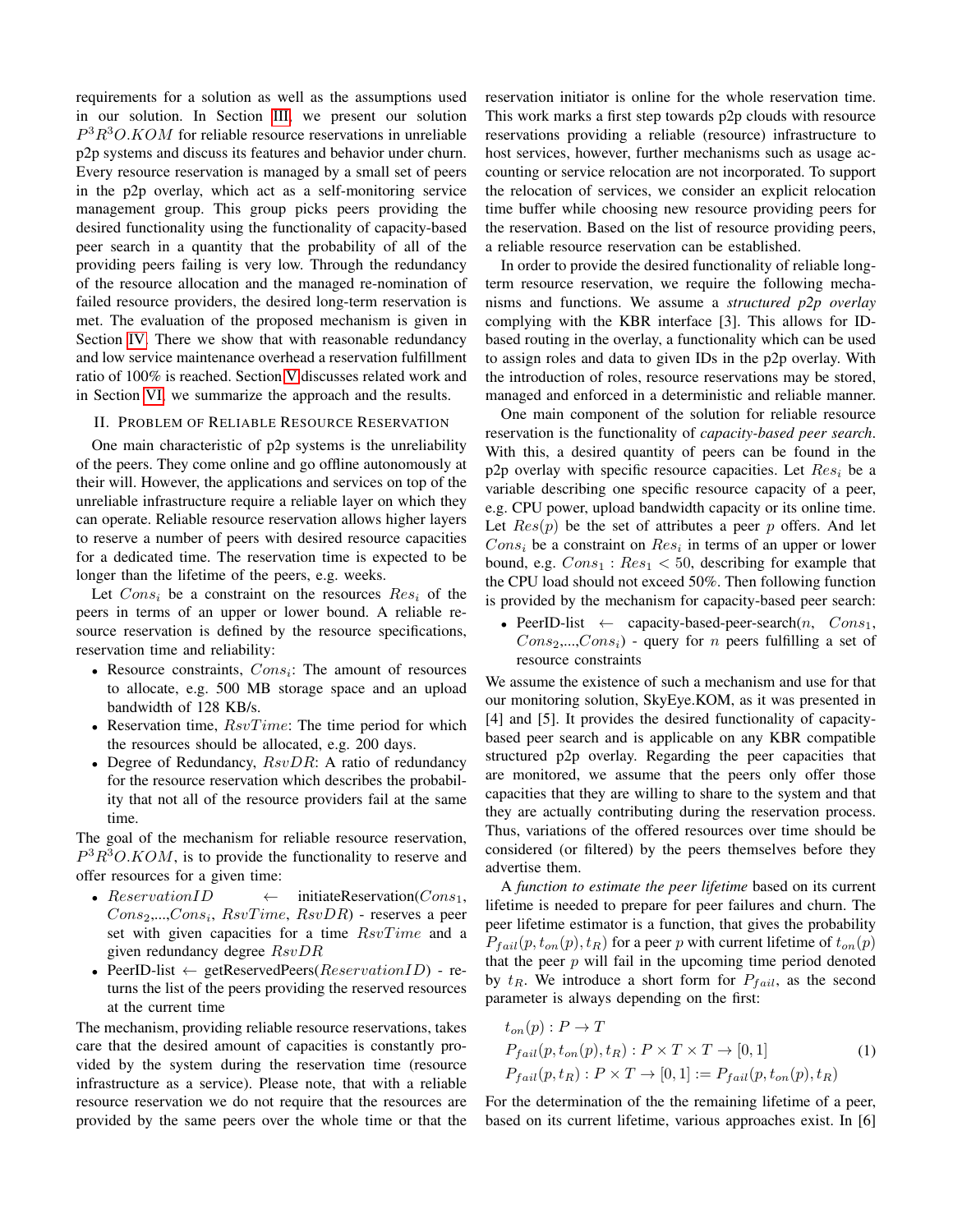

<span id="page-2-1"></span>Fig. 2. Peer Lifetime Estimation

the authors present the results of having crawled contentiously the KAD network for about 6 months. The report regards the geographical distribution of peers, session times, peer availability and peer lifetime. The results in [6] show that the peer lifetime is Weibull distributed with following parameters:

$$
mean = 266.5358, standard deviation = 671.5063,
$$
  

$$
scale = 169.5385, shape = 0.61511
$$

One important result of the study is that the long peer uptime leads to a higher probability of staying online than a short uptime. As a result, the probability for staying online increases with every minute a peer stays online.

Let  $F(t, k, \lambda)$  be the cumulative distribution function for the Weibull distribution with parameters k and  $\lambda$ . It gives for a given time span  $t$  the probability of being offline. Thus, we can calculate for all peers  $p \in P$  the probability to fail in the next  $t_R$  minutes based on the their lifetime  $t_{on}(p)$ .

The probability  $P_{fail}(p, t_R)$  that a peer p will go offline in the next  $t_R$  minutes can be calculated according to Eq. [1](#page-1-1) as the difference of the offline probabilities at  $t_{on}(p)$  and  $t_{on}(p)+t_R$ in relation to the probability of having survived until  $t_{on}(p)$ :

<span id="page-2-3"></span>
$$
P_{fail}(p, t_R) = \frac{F(t_{on}(p) + t_R, k, \lambda) - F(t_{on}(p), k, \lambda)}{1 - F(t_{on}(p), k, \lambda)} \tag{2}
$$

In Fig. [2,](#page-2-1) we depict the distribution  $F(t, k, \lambda)$  and  $P_{fail}(p, t_R)$ with  $t_R = 50m$  and  $t_R = 10m$ . With this assumptions in mind, next we present our solution for reliable long-term resource reservation.

# <span id="page-2-0"></span>III.  $P^3R^3O.KOM$  - A P2P Protocol for Reliable RESOURCE RESERVATION AND OFFERING

The goal of the mechanism for reliable resource reservation is to provide the functionality to reserve and provide resources for a given reservation time. We propose  $P^3R^3O.KOM$ , a mechanism that offers reservations with specified resource constraints, a reservation time and a degree of redundancy.

The main challenge for reliable resource reservations is to reserve the desired amount of resources for a long time, which is expected to exceed the lifetime of each peer in the network and especially the lifetime of the reservation initiator. However, the resource provision must be enforced and reliably fulfilled. Churn is the main threat for long-term resource reservations. In order to provide the desired resources with a specific availability, resources are allocated and provided redundantly. In this case, individual peer failures are not critical as other peers in the resource providers' set remain active. For the resource reservation and provision process, two steps are considered:



<span id="page-2-2"></span>Fig. 3. Components Interaction Overview

- *Reservation Management*: A set of peers supervises the status of the resource provision, i.e. the set of resource providing peers, and adapts the redundancy level in this set in case of churn. For that, the reservation management peers predict the lifetime of the current resource providers and estimate the success ratio for at least one of the peers staying alive until the next round,  $t_R$ . These peers continuously manage the set of resource providing peers.
- *Reservation Enforcement*: A set of peers provides redundantly the desired resources for the given reservation. The peers all fulfill and contribute the resource requirements stated in the resource reservation.

An overview on the components of  $P^3R^3O.KOM$  is given in Fig. [3.](#page-2-2) Next, we describe the protocol used to initiate, maintain and serve a resource reservation:

*a) Setting up a Reservation:* A peer in the network creates a reservation request describing the resource constraints  $Cons<sub>i</sub>$ , reservation time  $RsvTime$  and degree of redundancy RsvDR. It also derives locally a corresponding Reservation ID, e.g. the hash of the reservation parameters. This ID is mapped to the peer responsible for the specific ID in the structured p2p overlay. The resource reservation is stored on this peer in a reliable manner, e.g. in a replicated form. The peer responsible for the Reservation ID is the first peer in the management set for this reservation and termed *main manager*. The main manager additionally adds further information to the reservation request. It adds the reservation starting and finishing time and a list of variable information. The variable information contains information about the current reservation status, i.e. the probability to succeed, and a list of the current resource providers.

*b) Maintaining the Management Set:* Task of the management set is to reliably store and manage the status of the reservation. We add redundancy to the reservation management set for the case, that the main maintainer leaves the network. Then, the new peer responsible for the Reservation ID takes over the management role for the reservation. The main manager makes sure that it has a fixed set of backup peers, e.g. 2, that keep a local copy of the reservation status and update a new main manager in case of churn. In this step of the protocol, the main manager checks periodically the liveness of the backup peers or chooses new ones. New management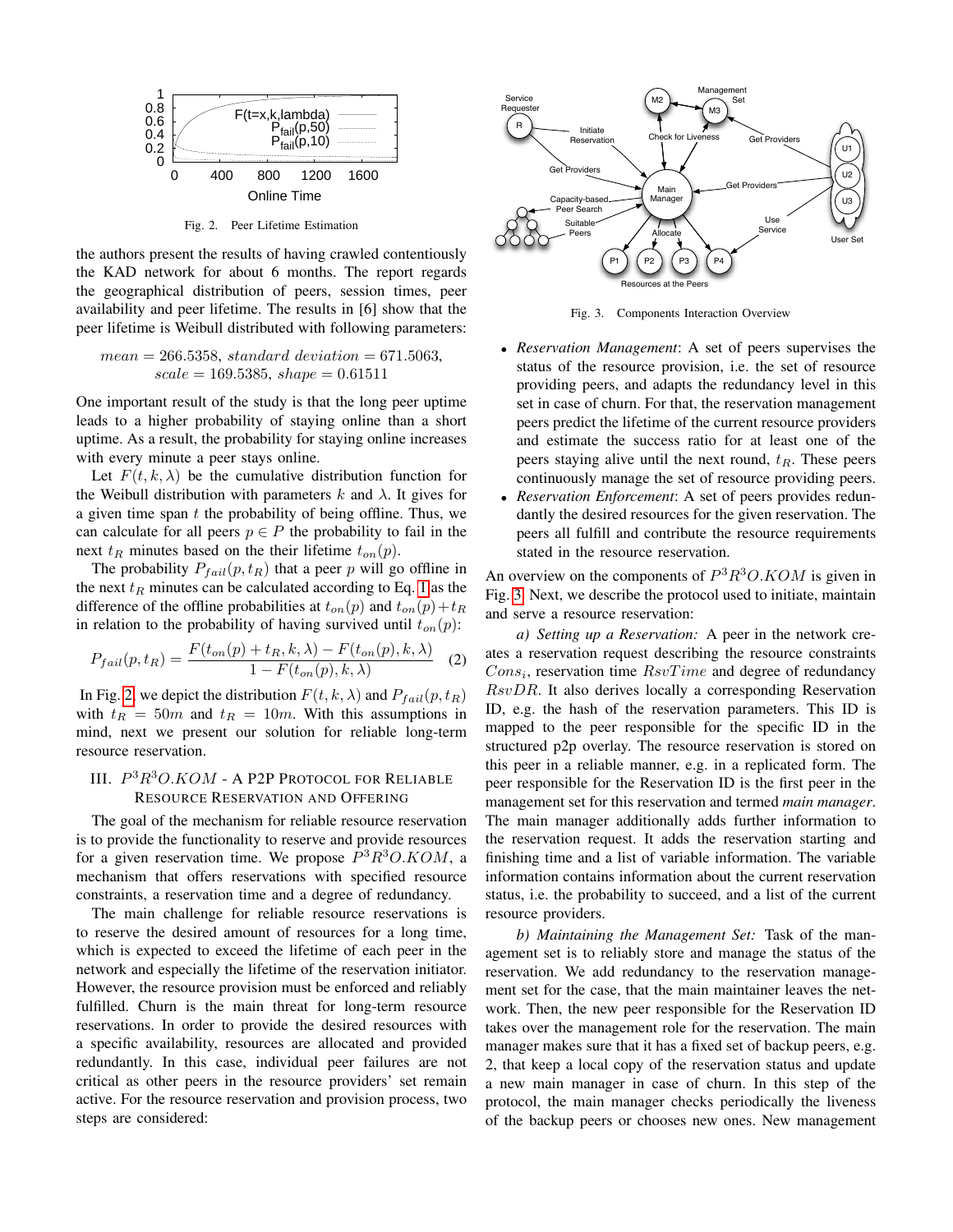

<span id="page-3-0"></span>Fig. 4. Peer Failure Probability

peers are chosen using the functionality of capacity-based peer search and looking for peers that promise to stay long online, e.g. by already having a long online time. Also the backup peers check the liveness of the main manager and update the new peer responsible for the *Reservation ID* in case of churn.

*c) Deriving the Success Probability for a Round:* The second task of the management set is to provide the function of  $PeerID-list \leftarrow getReservedPeers(ReservationID)$ . The peer list contains peers providing resources for this specific reservation. The main manager performs following steps to ensure that enough peers are allocated, so that the desired success probability is reached. As a first step, the main manager checks the liveness and load of the resource providers in order to derive an up-to-date list of resource providers. Next, it calculates based on the current lifetime of the peers the probability that the current resource providers will be online until the next round. For that it uses the function to estimate the peer lifetime in order to retrieve a probability for liveness in the next round.

According to Eq. [2](#page-2-3) we can calculate the probability of one single peer to fail in a given time span  $t_R$ , as depicted in Fig. [2.](#page-2-1) Now, we calculate the probability for a set of peers to fail. Let  $P_i \subseteq P$  be a subset of the peers with cardinality *i*. The probability  $P_{fail}(P_i, t_R)$  denotes for a set  $P_i$  the probability that all of the i peers fail in the next  $t_R$ minutes. The probability for successfully "surviving" a time span of  $t_R$  with the given set  $P_i$  of i resource providers is:

$$
P_{succ}(P_i, t_R) = 1 - P_{fail}(P_i, t_R) = 1 - \prod_{p \in P_i} \{P_{fail}(p, t_R)\}
$$
\n(3)

Thus, the mechanism for reliable resource reservation must aim at keeping the number of resource providing peers,  $i$ , so high, that the probability  $P_{succ}(P_i, t_R)$  is above the degree of redundancy  $RsvDR$ . In Fig. [4,](#page-3-0) we depict  $P_{fail}(P_i, t_R)$  with varying  $t_R$  and  $|P_i|$  and fix  $t_{on} = 0$ .

*d) Checking the Resource Provider Set:* The success probability  $P_{succ}(P_i, t_R)$  is matched to the degree of redundancy required in the resource reservation,  $RsvDR$ . In case of an endangered success probability, the main manager calculates the desired number of peers to add to the resource provider set. It picks suitable peers for the reservation in a quantity that pushes the expected success probability  $P_{succ}(P_i, t_R)$  above the degree of redundancy  $RsvDR$  specified in the reservation for the next time span  $t_R$ .

*e) Identifying the Number of Missing Resource Providers:* The number of resource providing peers must be sufficient to keep all the time at least one provider online even under churn. Next, we calculate the amount of providers for a reliable resource reservation. Let  $Num_{exact} : [0,1] \rightarrow \mathbb{N}$  be a function calculating for a given success probability  $RsvDR$  the number of peers needed, so that  $P_{succ}(P_{Num_{exact}}, t_R) = RsvDR$ . As this number of peers is calculated exactly, in case of churn, the probability for all peers staying alive in the round drops below the probability RsvDR. In order to avoid this, we present two possible approaches for deriving the desired quantity of resource providing peers  $Num_{suff}$ , with  $P_{succ}(P_{Num_{surf} t}, t_R) \geq RsvDR_{new}$  even under churn.

*f) Probability Buffer Approach (PBA):* We pick the number of resource providers with a slightly increased degree of redundancy, i.e. by adding a probability buffer of  $P_{buffer} \in$  $[0, 1]$ . Thus, we pick an amount of peers, such that we surpass  $RsvDR$  with a higher aliveness probability and use a buffer to address the case of churn:

$$
Num_{suff}^{PBA} = Num_{exact}(RsvDR + P_{buff}(1 - RsvDR))
$$
 (4)

*Redundant Peer Approach (RPA):* The redundant peer approach adds to  $Num_{exact}$  an additional amount of peers,  $N_{buffer}$ . It assumes that the  $N_{buffer}$  peers that contribute most to the resource reservation will leave and need to be replaced within a time  $t_R$ :

$$
Num_{suff}^{RPA} = Num_{exact}(RsvDR) + N_{buff} \tag{5}
$$

*Picking new Resource Providers:* In order to add new peers to the resource provider set, the main manager uses the function of capacity-based peer search of SkyEye.KOM. It defines the desired capacities and requests an amount of peers which push the probability of at least one peer staying alive until the next round above the desired threshold for the degree of redundancy. SkyEye.KOM provides a list of Peer IDs with suitable capacities. Please note, that any other mechanism providing the function of capacity-based peer search may be used. The main manager contacts the new peers in order to allocate their resources for the given reservation. The contacted peers allocate the requested resources for the reservation and acknowledge the allocation to the main manager. We also consider during the picking of new peers, a specific time to deploy and start a given service on the allocated resources. Thus the new peers are usable only after a delay.

*g) Preparing the Next Round:* The steps mentioned above are repeated periodically in a round-based manner with a period of  $t_R$ . In each round, the main manager updates the management set as well as the set of resource providers. The set of reserved peers is now up to date and the function *PeerID* $list \leftarrow \text{getReservedPeers}(ReservationID)$  is served by the main manager which is identifiable by the Reservation ID.

With these steps, the reservations are set up and maintained for the whole reservation time in a totally distributed fashion.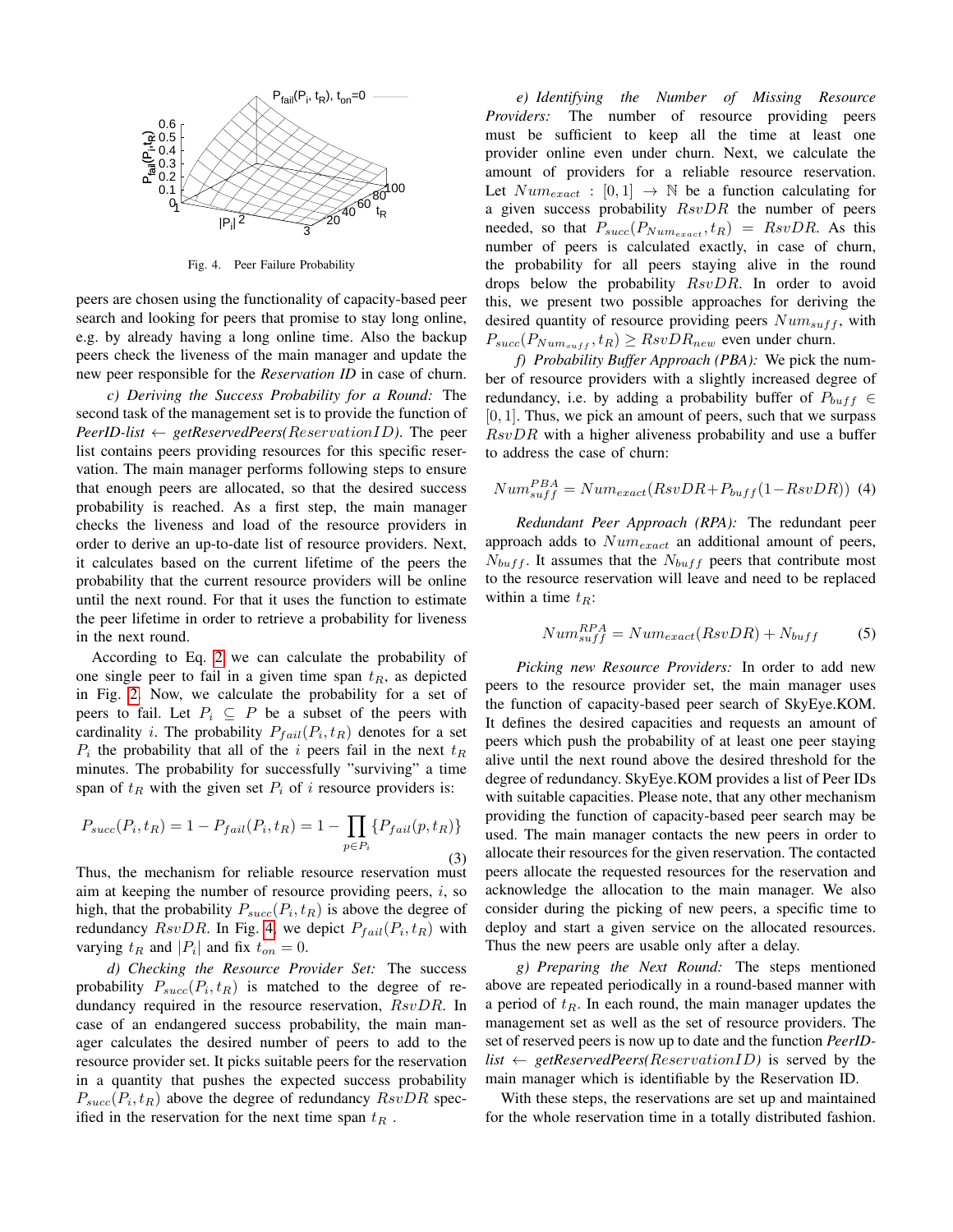#### IV. EVALUATION

<span id="page-4-0"></span>The goal of the evaluation is to measure the quality of functionality, performance and costs of the proposed mechanism for reliable resource reservation and the capacity-based peer search. We discuss the influence of the configuration parameters for both approaches, the probability buffer approach (PBA) and the redundant peer approach (RPA). For the evaluation, first we introduce the relevant metrics and the simulation setup and present then evaluation results, related work and conclusions.

In the following, we present the metrics to validate the function of reliable resource reservation and to measure the performance and costs of the approach: The reservation success ratio,  $S_{Rsv}$ , is the ratio of successful reservations over the reservation time. The redundancy success ratio,  $S_{RsvDR}$ , is the ratio of services which were successfully provided with a continuous uptime probability higher than the threshold given by the degree of redundancy  $RsvDR$  of the reservation. Regarding the costs, we consider the total number of resource providing peers,  $Prov_{sum}$ , that were needed to accomplish a resource reservation. The average number of peers,  $Prov_{.avg}$ , providing resources during the resource reservation phase sets the total time for resource provisioning of all involved peers in relation to the total reservation time. Further, we consider the traffic overhead for reservation management, measuring the reservation maintenance overhead in terms of traffic. The total number of queries for capacity-based peer search used to complete a reservation indicates the utilization ratio of the assumed capacity-based peer search functionality.

### *A. Simulation Setup and Workload*

We simulated our approach on PeerfactSim.KOM [7], which allows for the simulation of layer-based p2p systems. As a workload model, we use a churn model based on KAD measurements [6] and the underlay model uses measurement data on real-world round-trip times [8]. In Table [I,](#page-4-1) we depict the setup for the evaluation. We simulated a p2p system with 1000, 2000 and 4000 peers in total with KAD churn for 5000 minutes. We varied the number of nodes to observe the impact of the scale of the network on the reservation results. First, all peers join the idealized DHT overlay, CDHT, which offers the KBR-functionality. It provides reliable and consistent IDbased routing in the presence of churn. A fraction of 5% of the peers initiate, after joining the p2p overlay, a reservation request with a reservation time of 3000 minutes. This results in 50/100/200 reservations in the network with 1000/2000/4000 peers. Specifically, we analyzed long-term reservations which had a reservation time significantly longer than the average online time of a peer (266 minutes). We used  $t_R = 50m$ and  $RsvDR = 0.9$ , meaning that  $P^3R^3O.KOM$  takes care that the probability for at least one resource providing peer to survive a period of 50 minutes is higher than 90%.

### *B. Evaluation Results*

We show the evolving of the number of peers in the p2p network under churn in the setups with  $N = 1000$ ,  $N = 2000$ 

and  $N = 4000$  in the Figures [5\(a\),](#page-5-0) [5\(b\)](#page-5-1) and [5\(c\).](#page-5-2) In these figures, we also depict the number of capacity information at the root of the SkyEye.KOM tree and its support peer (SP) which is available to use for the capacity-based peer search. SkyEye.KOM provides a fresh monitoring view on the capacity of more than 80% of the peers in the p2p network as a basis for the picking of the resource providers in Step h in a fully decentralized manner with no peer being overloaded.

The main metric for the performance of  $P^3R^3O.KOM$ is the reservation success ratio,  $S_{Rsv}$ . For the cost, it is the number of average reservation providers during the reservation time,  $Prov_{avg}$ . First, we discuss the performance of the solution and subsequently the overhead of the mechanism. In Fig. [6\(a\),](#page-5-3) we depict the performance related metrics of the reservation success. The x-axis lists the various setups for RPA and PBA for a variation of network sizes. Here, the setup number 3, for example, describes the PBA approach with  $P_{buff} = 50\%$  and the RPA approach with  $N_{buff} = 3$ . With increasing setup counter, i.e. with a higher security buffer, the success ratio increases both for the whole resource reservation as well as for maintaining the redundancy level. The RPA approach clearly outperforms the PBA approach in terms of reservation success and reaches with  $N_{buff} = 4$  and  $N_{buffer} = 5$  a reservation success ratio of 100%. We notice that the scale of the network size does not affect the reservation quality, in the case that sufficient suitable providers exist.

In order to maintain the resource reservations, different types of overhead occur, which we depict in Fig. [7.](#page-6-2) The main metric depicting the costs,  $Prov_{.avg}$ , measures the average number of parallel resource providers for a reservation. As in an optimal case, only one single peer provides the resource for the whole time, we can compare and benchmark the reservation mechanism against this cost metric. The question is, how many resource providers are needed in parallel in order to provide 100% of the resource reservations successfully.

Fig. [7\(a\)](#page-6-3) presents the total and average number of resource providers for a reservation. We observe that both metrics increase linearly with setups for RPA, i.e. in specific with  $N_{burst}$ . The PBA approach on the other hand allocates much less resource providers for the resource provisioning. Due to this, the performance of the approach is also worse. Regarding the total number of providers, we see that for a resource reservation that last for 3000 minutes approximately 50 to 60 peers are used in total to provide all reservations (e.g. RPA with  $N_{buff} = 4$ ). Although this number seems large, it

TABLE I SETUP FOR THE SIMULATION OF  $P^3R^3O.KOM$ 

<span id="page-4-1"></span>

| General                 |            | <b>Network and User</b> |                  |
|-------------------------|------------|-------------------------|------------------|
| Simulation time         | 5000 min   | Churn Model             | <b>KAD</b> [6]   |
| Number of nodes, N      | 1k, 2k, 4k | Avg. $t_{on}$           | 266 min          |
| Number of Resv.         | $5\%$ of N | RsvTime                 | 3000 min         |
| SkyEye.KOM              |            | <b>Resv. Management</b> |                  |
| Attr. Update Freq.      | 60s        | Management backup       | 4                |
| Tree degree             | 4          | Backup check freq.      | $10 \text{ min}$ |
| <b>Resv. Complexity</b> |            | <b>Approaches</b>       |                  |
| Round time, $t_R$       | $50$ min   | PBA $(\times 10\%)$     | 1,3,5,7,9        |
| RsvDR                   | 0.9        | $RPA$ (+ peers)         | 1,2,3,4,5        |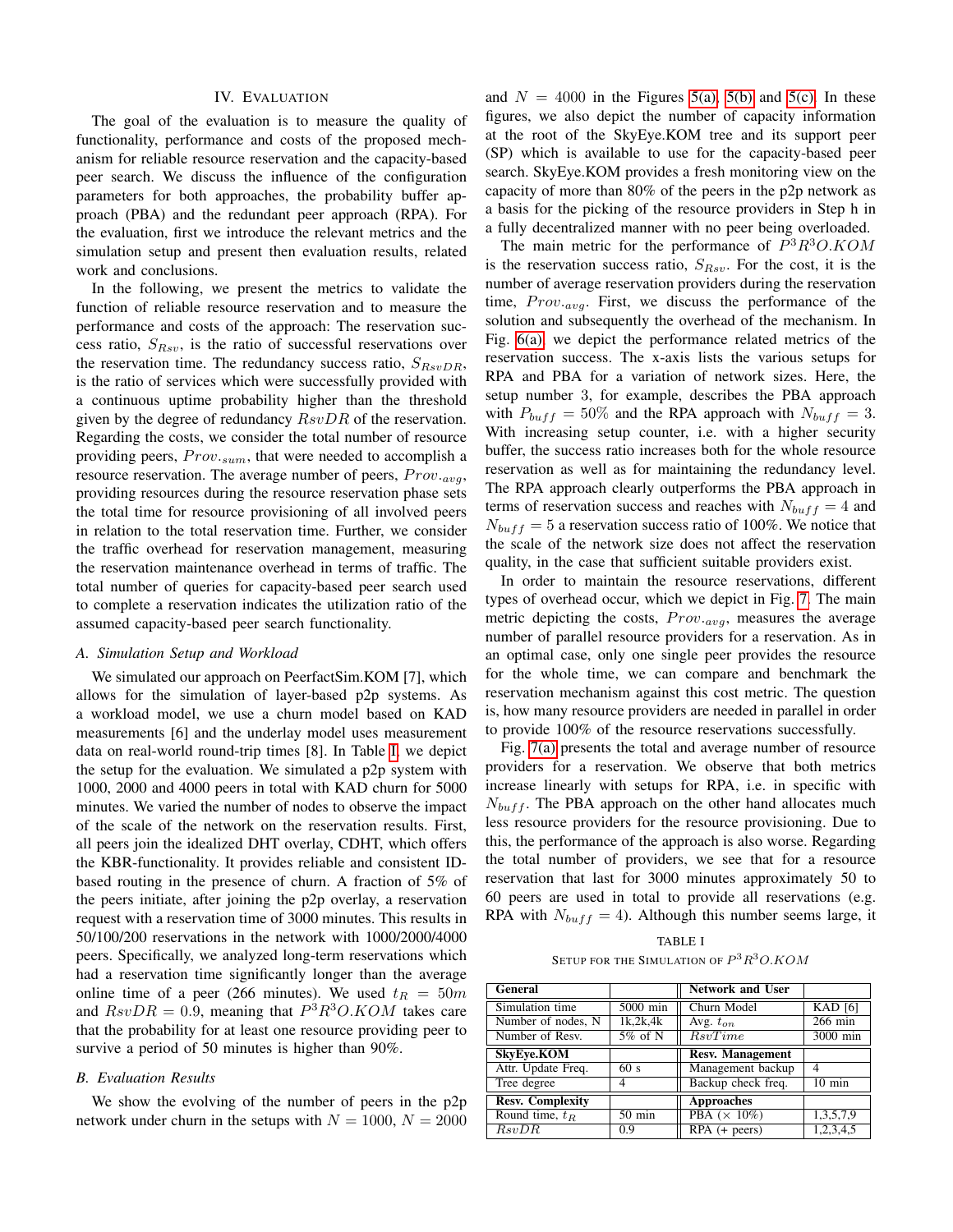

<span id="page-5-2"></span><span id="page-5-1"></span>

<span id="page-5-3"></span><span id="page-5-0"></span>

<span id="page-5-4"></span>Fig. 6. Performance of Reservation Maintenance

characterizes the main purpose of  $P^3R^3O.KOM$ , to allocate resources for long term reservations that cannot be provided by single peers due to churn.

The corresponding traffic for the reservation maintenance is shown in Fig. [7\(b\).](#page-6-4) The maximum average traffic overhead of reservation management is reached with RPA and  $N_{buff} = 5$ , the average reservation management overhead,  $T r a f f i c_{avg}$ , is in this case 1745 KB over a time period of 3000 minutes, i.e. slightly more than 2 days. With periodic checks every  $t_R = 50m$  over 3000 minutes, in total 60 checks have been conducted by the main manager, each with 30kb overhead in average of maintenance messaging. This overhead is very low and underlines the practical usability of the approach.

In Fig. [7\(c\),](#page-6-5) we present the capacity-based peer search related queries that are initiated by  $P^3R^3O.KOM$  in Sky-Eye.KOM in order to find suitable peers. Please note that any other mechanism providing capacity-based peer search can be used, the access pattern on that mechanism is the same. The number of queries is directly related to the total number of resource providers per reservation. Periodically in an interval of  $t_R = 50m$ , the main manager checks whether the amount of resource providers is sufficient or not. In the case that not enough resource providers are there or that they are expected to leave soon, a capacity-based peer search query is initiated for the missing amount of resource providers. The peers in the reply are instantly allocated for resource provisioning.

The startup delay for the reservations is in average less then 15 seconds for any setup for  $P^3R^3O.KOM$  (no figure). The time is used to contact the main manager, which itself emits a <span id="page-5-5"></span>query for suitable peers using the capacity-based peer search functionality of SkyEye.KOM. The query traverses the Sky-Eye.KOM tree and is replied to the main manager with a set of suitable peers, whose resources are then individually reserved. However, a reservation setup delay of several seconds is to be seen in relation to the reservation time of 3000 minutes.

Having presented the evaluation results regarding the performance and costs of the approaches RPA and PBA of  $P<sup>3</sup>R<sup>3</sup>O.KOM$ , next, we investigate in Fig. [6\(b\)](#page-5-4) and Fig. [6\(c\)](#page-5-5) the direct relation between the number of redundant resource providers and the resulting reservation success probability. The metrics regarding the average and total number of providers and traffic overhead are directly linked to the reservation success ratio. The more redundantly the PBA and RPA approaches pick and provide resource providers, the less probable it becomes that the desired degree of redundancy is missed or the whole reservation fails. The PBA approach allocates in maximum 2.67 resource providers which is not sufficient to fulfill all reservation guarantees. The redundant peer approach, RPA, provides with  $N_{buffer} = 3$  in the network with 1000 peers a 100% reservation success ratio, but fails in the network with 2000 and 4000 peers in two cases. With  $N_{buff} = 4$  and  $N_{buffer} = 5,100\%$  of the reservations are successfully fulfilled. For that, in average 5.10 and 6.02 peers respectively are invoked simultaneously in average for resource provisioning.

To conclude the evaluation on the reservation management solution  $P^3R^3O.KOM$ , we present a series of reservation requests taken from the simulations with 4000 peers in which 200 reservations were initiated. In Fig. [8,](#page-7-0) we depict these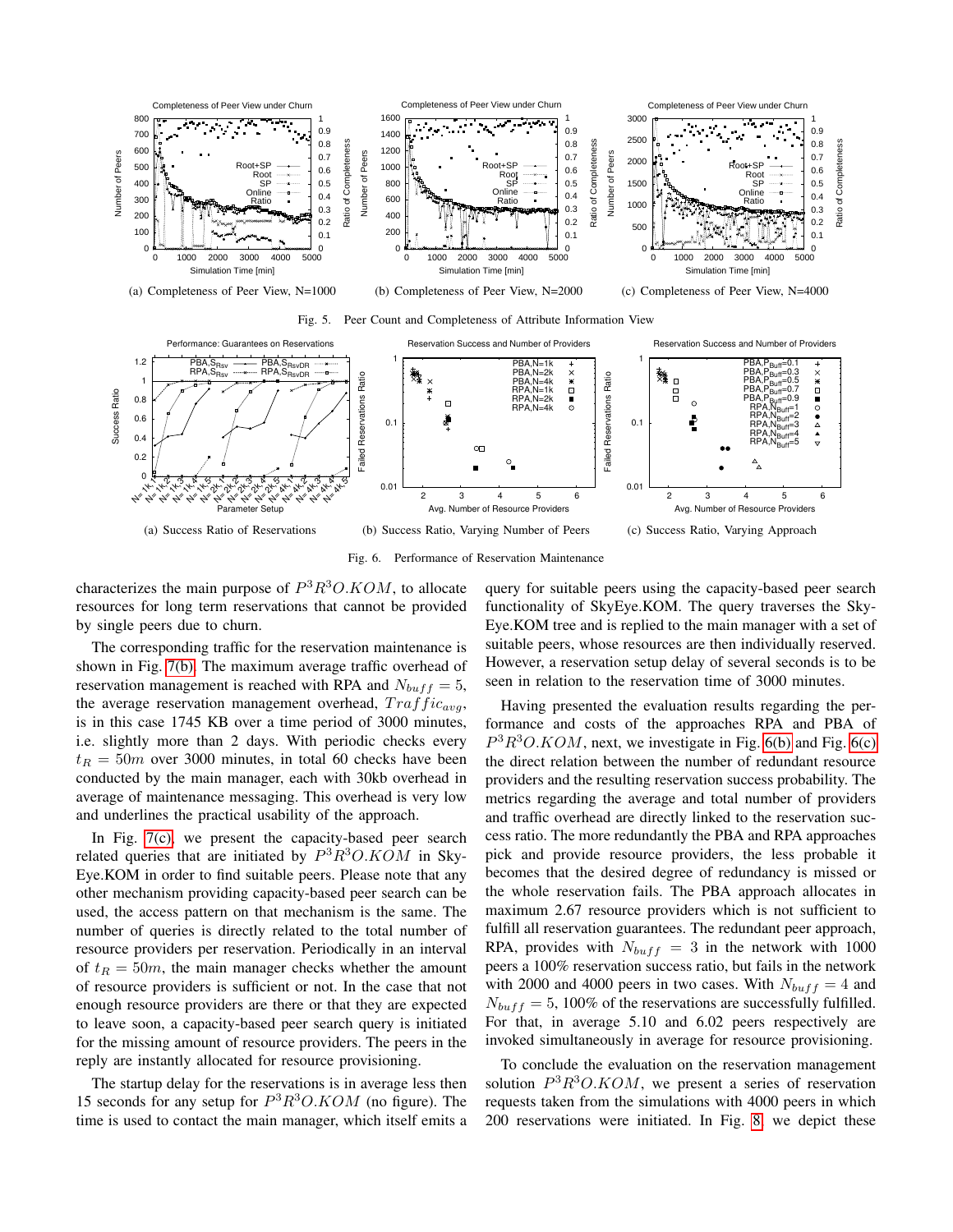<span id="page-6-3"></span>

<span id="page-6-4"></span><span id="page-6-2"></span>Fig. 7. Costs related to the Resource Reservations

series using the PBA approach with  $P_{buff} \in \{30\%, 90\%\}$ and the RPA approach with  $N_{buff} \in \{2, 5\}$ . The rectangles in the figures depict individual peers providing resources for the reservation. It is obvious that the average lifetime of a peer is much shorter than the reservation time. Without  $P<sup>3</sup>R<sup>3</sup>O. KOM$ , the desired resources could not be used over the long reservation time in the presence of churn. Fig. [8\(a\)](#page-7-1) shows that for PBA with  $P_{buff} = 30\%$ , the aimed success probability of  $RsvDR+P_{buff} \cdot (1-RsvDR) = 0.9+0.03 =$ 0.93 is not enough to maintain the success probability higher than  $RsvDR$  and to maintain the reservation. In the time from minute 1321 to 1324 no providers exist and the reservation breaks. Although the main manager picks then new providers, the interruption of the reservation is unacceptable. Fig.  $8(c)$ shows a service example using PBA with  $P_{buffer} = 90\%$ . The resources are continuously provided and the reservation is successful. However, the aimed degree of redundancy is missed three times, at minutes 3425, 3491 and 4278. In Fig. [8\(b\),](#page-7-3) we depict an example using RPA with  $N_{buff} = 2$ . The behavior is similar to the PBA approach with  $P_{buffer}$  = 90%, however the result is better due to the increased average number of providers. The RPA approach adds 2 additional peers for providing the resources and in order to strengthen the reliability, thus at least 3 providers in parallel are aimed at. In Fig. [8\(d\),](#page-7-4) we show an example with RPA and  $N_{buffer} = 5$ . In this case, the approach aims at 6 peers in parallel leading to a success ratio for the reservations of 100%.

We evaluated the costs and performance of  $P<sup>3</sup>R<sup>3</sup>O.KOM$ and with a parameter study the effect of the maintenance effort,  $Prov_{\textit{.avg}}$ , on the reservation success ratio  $S_{Rsv}$ . We showed that a redundancy level of 5-6 is needed in a p2p network with KAD churn to provide a 100% reservation success ratio.

# V. RELATED WORK

<span id="page-6-0"></span>Regarding p2p-based cloud or GRID platforms, several approaches have been published. In [9], the authors portray an approach to deploy services on peers, aiming at low delays to customers. The approach stated in [10] delegates and uses services on peers in a p2p network. Both approaches put the reservation initiator in place to supervise the execution. We aim at long-term resource reservation which allow the initiator to leave the system in the meanwhile, while the main manager of the reservation as well as its backup peers maintain <span id="page-6-5"></span>the reservation. In [11] and [12] a p2p-based approach for service discovery in GRIDs is given. The integration of selforganizing elements in GRIDs is presented in [13]. The authors of [14] hypothesize a p2p-based job scheduler for GRIDs, allowing peers in the GRID to derive their own schedules. The authors of these papers focus on interconnecting and improving existing GRIDs, while we fully utilize the resources of the user devices. The authors of [15] design a new overlay for managing resources, which ignores the many very good p2p overlays existing in the community. We proposed a dedicated mechanism that relies on existing, well evaluated structured p2p overlays. With them,  $P^3R^3O.KOM$  provides 100% successful resource reservations. In [16], a portal layer is introduced on top of the p2p overlay and resources are communicated with roaming agents. This information is hardly to be complete and does not aim at providing reservations on these resources. In [17], a p2p GRID for distributed resource management in unstructured p2p systems is discussed. The authors emphasize approaches for service registration and discovery, but do not address the issue of churn. The authors of [18] focus in their paper on the retrievability of resource information in p2p networks, they do not focus on their longterm reservation.

Considering related work in the field of reliable resource reservation, we state the claim that only few work has been conducted by the community. This is to our believe based on the fact, that for reliable resource reservation a mechanism is needed to find suitable peers and this field is sparsely investigated as well. P2P systems mainly focused on datacentric application scenarios or on short term resource consumption at the edge. With the upcome of service oriented architectures and clouds, however, the topic of a reliable p2p service infrastructure is emerging as well. We address this field with our approach for reliable resource reservation in unreliable p2p systems.

### VI. CONCLUSION

<span id="page-6-1"></span>In this paper, we discussed the issue of unreliable resource reservations in p2p systems. Reliable (reserved) resource provision allows for the hosting of services and the provision of a distributed service oriented platform. However, peers in p2p systems may leave the network anytime and thus interrupt any hosting task using the reserved resources. We